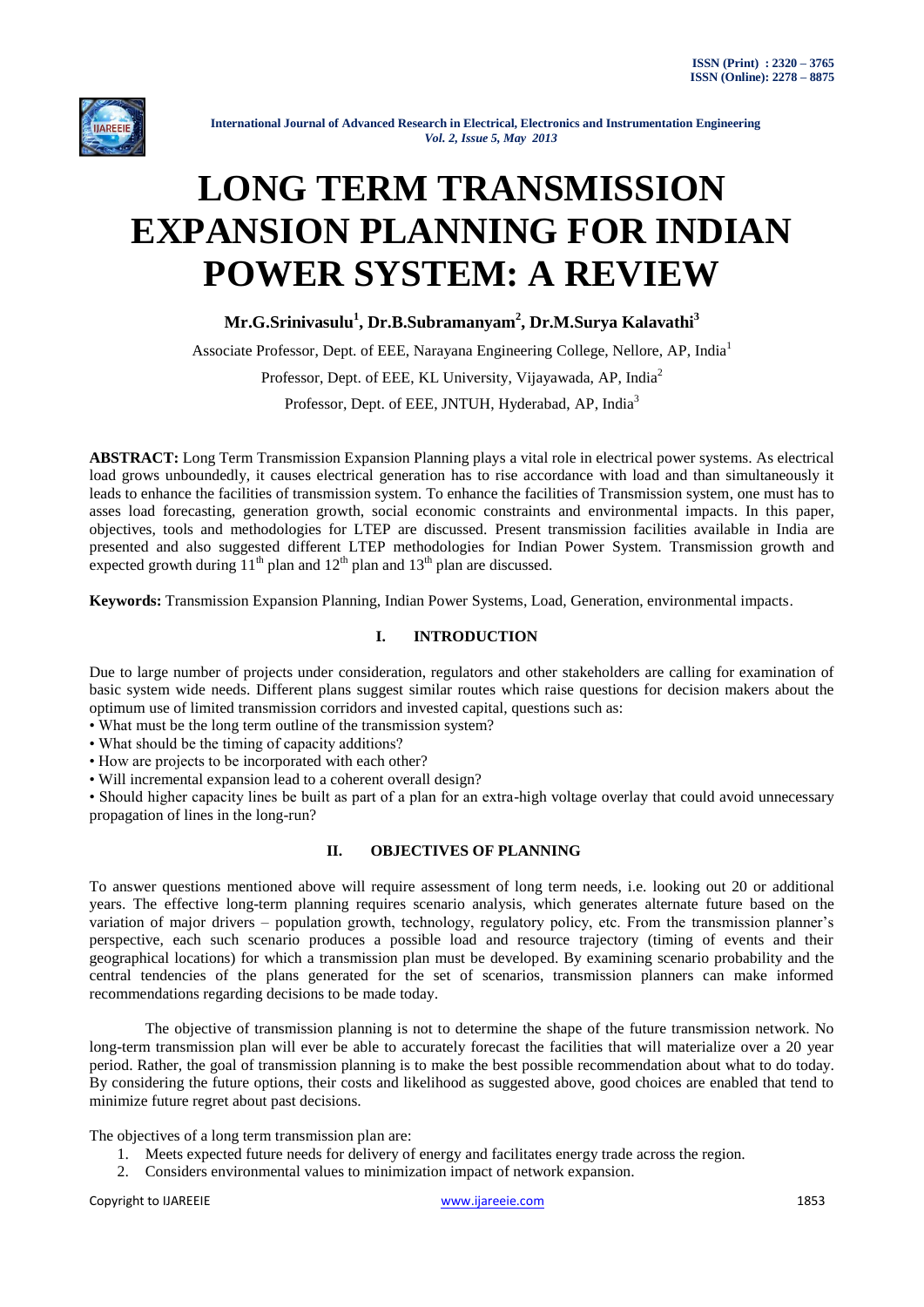

- 3. Is adaptable to a broad range of future conditions, to the extent possible.
- 4. Is not intentionally overbuilt, while recognizing that transmission expansion is lumpy so that additions must usually be grown into.
- 5. Provides planning guidance for near-term decision making.

Transmission System Assessment Planning includes detailed evaluation of transmission facilities over a 10- year period. As distribution load forecasts are considered, it is possible that projections indicate that one or more reliability criteria would not be met at some date in the future. In such cases, remedial actions are developed and planned to assure the system continues to comply with reliability criteria. There are a number of possible actions that can address transmission system reliability criteria deficiencies:

1. Additional transmission lines on the existing right-of-way (ROW) or new ROW;

2. Increasing the capacity of existing transmission components by:

a. Re-conductor of existing transmission line with higher ampacity conductor or the use of high temperature low sag

(HTLS) conductor;

- b. Installation of parallel transmission transformer.
- 3. Upgrade of existing facility to higher voltage;
- 4. Installation of transmission capacitor banks in various transmission as well as distribution stations and/or,
- 5. Combinations of the above.

Interconnection of New Generation Resources Reliability criteria can be met in some cases by the interconnection of new generation resources within the system or by interconnections to new or existing generation resources outside the system. New generation resources are not only a source of additional real power but are also a source of reactive power, all of which help bring the system into compliance with reliability criteria. Resources closer to load will provide greater reactive support than those further away. At some point, the interconnection of new generation resources is needed to meet reliability and supply requirements.

## **III. FORECASTING OF FUTURE NEEDS**

To accomplish Transmission planning, it requires the following forecasting needs:

- Must anticipate future demand for electricity, generation capacity and appropriate reserves required to meet the forecast load.
- Must make assumptions about future load growth, the timing and location of future generation additions and other related assumptions.
- Must make an assessment of the transmission facilities required to provide for the efficient and reliable access to jurisdictions outside the country and
- May, if the ISO considers it necessary to do so, make an assessment of the contribution of a proposed transmission facility to any of the following:
	- **Improving transmission system reliability.**
	- A robust competitive market.
	- **Improving transmission system efficiency.**
	- **Improving operational flexibility.**
	- Maintaining options for long term development of the transmission system.

Preparation and maintenance of a transmission system plan for at least the next 20 years shall have the following steps:

- i. Forecasting of load on the interconnected electric system, including exports of electricity,
- ii. Anticipation of generation capacity.
- iii. Identification of timing and location of future generation additions.
- iv. Finalization of transmission facilities required to meet the forecast load, imports and exports.
- v. Establishment of transmission facilities required to provide for the efficient and reliable access to jurisdictions , and
- vi. other matters related to the items described in sub clauses (i) to (v) that the Central Electricity Regulating Authority has to
	- Update the transmission system plan periodically as required.
	- Make the transmission system plan, including the assumptions and supporting data on which the plan is based, and the updates made to the plan, available to the public, and file copies of them with the Commission and the Minister for information.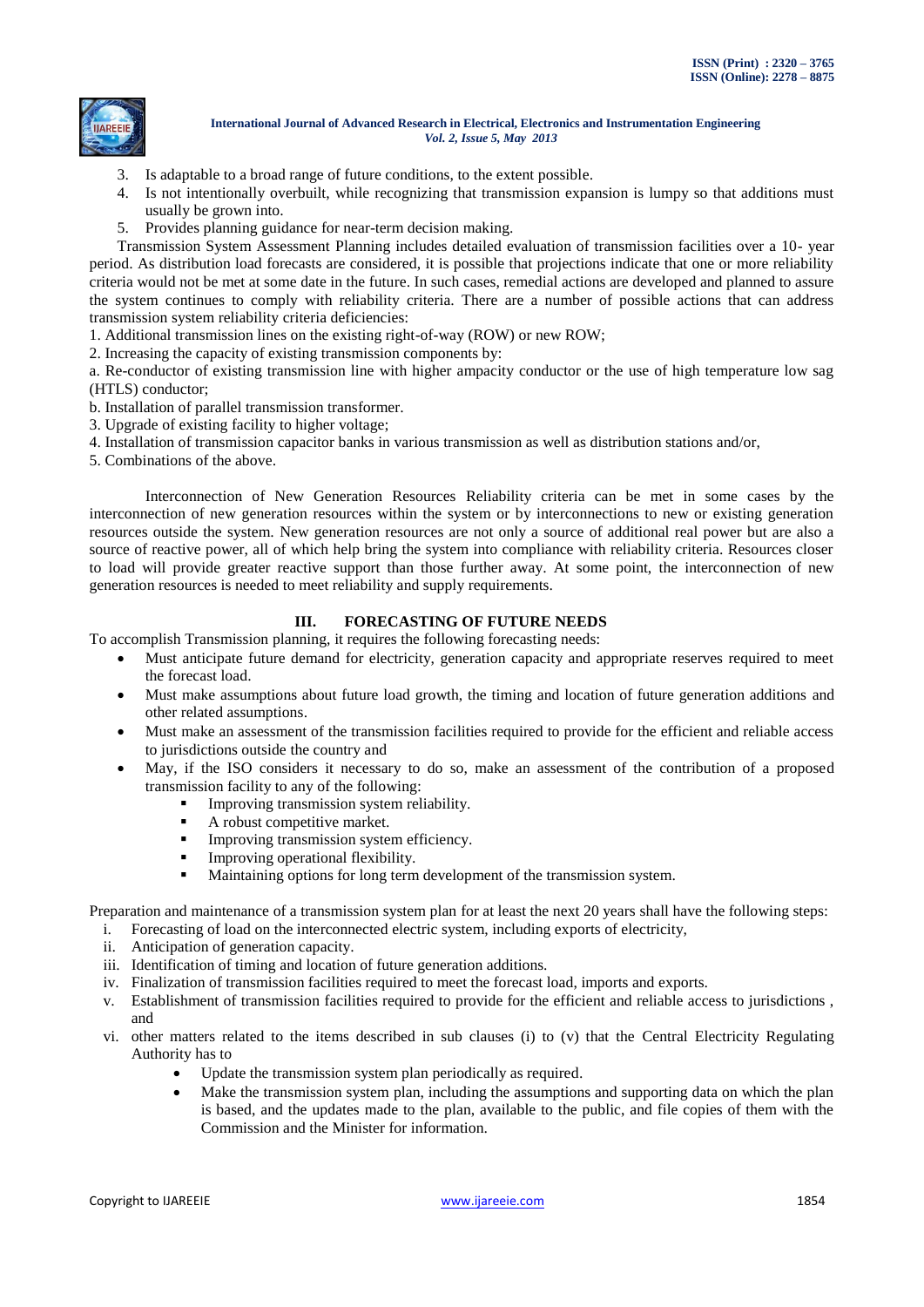

#### **IV. FACTORS AFFECTING THE LONG-RANGE TRANSMISSION PLAN**

The following are the various factors that will affect the Plan:

- i. Changes in reliability requirements.
- ii. Changes in econometric load forecasts.
- iii. Impact of demand side management programs.
- iv. Impacts from the State's Energy regulating programs.
- v. Other state and national policy programs such as the Regional Greenhouse Gas Initiative.
- vi. New merchant generation and transmission.
- vii. Decisions under the ISO's Comprehensive Reliability Planning Process.
- viii. Potential of new legislation on the interconnection-wide planning process.

#### **V. ENVIRONMENTAL CONSIDERATIONS IN LONG-TERM PLANNING**

To develop, Transmission plans environmental constraints must be considered. To ensure that it's planning studies pay adequate attention to land use, wildlife, water, and other factors. Wildlife, specifically, is particularly sensitive to the impacts of electricity transmission lines. Transmission modeling tools to be proposed that accommodate both qualitative and quantitative environmental data (wildlife, land use, water, etc.). Tools proposed should not preclude use of available wildlife data, whether by applying a pre-processing step to incorporate environmental considerations or by integrating such data in the tools' analytical processes. Proposed tools should incorporate environmental data directly from state agencies, and may include both quantitative and qualitative data, as well as provide mapping and other graphic portrayals of data to assist data users in making siting and routing decisions during study case development. Proposed tools must be flexible to consider new data inputs, such as environmental geographic information system data analysis or changing policy requirements that may impact carbon emissions, multiple resource attributes, location, costs, and other variables important to future use of the long-term planning tools and policy analysis. Incorporating environmental data into transmission planning tools is a relatively new concept and seeks innovative approaches to accommodating this capability.

#### **VI. LIMITATIONS IN THE SCOPE OF THE PLAN**

Transmission utilities during its analysis to identify all concerns that may require system upgrades, however, some concerns may not have been identified due to insufficient information, unforeseen events, new requirements or the emergence of new information. From time to time, utilities must make improvements to in its system to replace obsolete equipment, make repairs; relocate a piece of equipment, or otherwise carry out its obligations to maintain a reliable grid. Sometimes these activities require significant projects, such as the current work to replace obsolete equipment and line rebuilds to replace aging equipment or maintain acceptable ground clearances.

All issues relating to planning and development of Transmission System in the country are dealt in the Power System Wing of CEA. This includes evolving long term and short term transmission plans. The network expansion plans are optimized based on network simulation studies and techno economic analysis. This also involves formulation of specific schemes, evolving a phased implementation plan in consultation with the Central and State transmission utilities and assistance in the process of investment approval for the Central sector schemes, issues pertaining to development of National Power Grid in the country and issues relating to trans-country power transfer. Transmission planning studies are being conducted to identify evacuation system from generation projects and to strengthen the transmission system in various regions. The studies for long-term perspective plans are also being carried out on All India basis for establishing inter regional connectivity aimed towards formation of the National Power System. The National Power System is being evolved to facilitate free flow of power across regional boundaries, to meet the short fall of deficit regions from a surplus region as well as for evacuation of power from project(s) located in one region to the beneficiaries located in other region(s).

## **VII. TOOLS AND METHODOLOGIES REQUIRED FOR PLANNING**

The classic tools used in transmission system planning are power flow and dynamic stability analysis. These analytic tools are well developed and broadly applied. They are used to evaluate the performance of proposed additions to the transmission system against reliability criteria for system performance. They result in transmission system ratings that allow system operators to maintain system reliability while serving the energy needs of the system users. Transmission system is assessed using a variety of system modeling and simulation tools to measure the transmission system's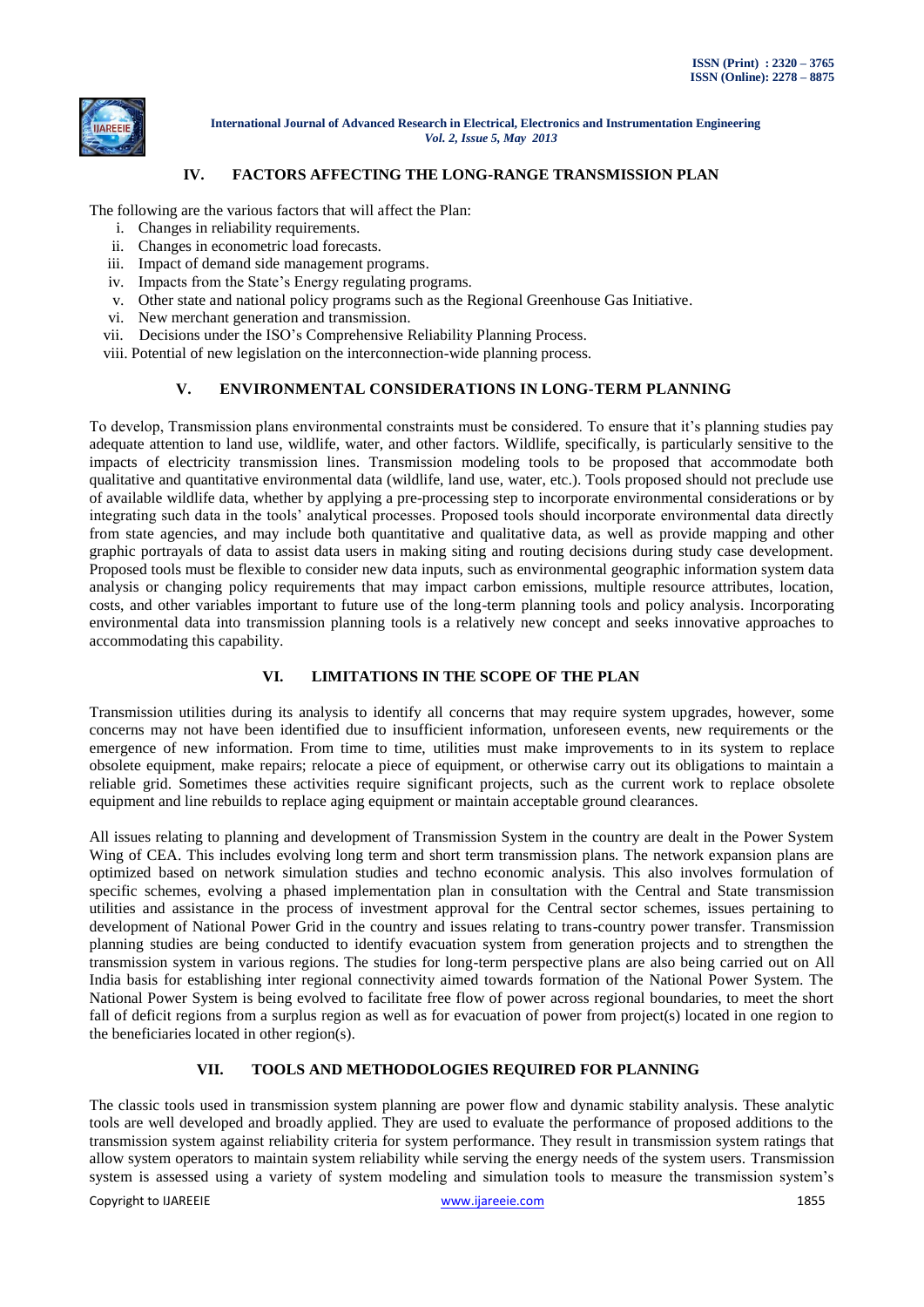

capabilities against design criteria. This is done for present and planned configurations at present and future load levels, respectively. The simulations are validated using real-time measurements made under normal and contingency conditions whenever possible. Assessments are made in the following areas, using standardized software packages to study the system's performance:

- a. Thermal.
- b. Voltage.
- c. Short Circuit.
- d. Under-frequency Load Shedding.
- e. Extreme Contingencies.
- f. Equipment Replacements Due to Condition.

**Thermal:** Load flow studies are the primary method used by Transmission Planning to assess the performance of the transmission system under normal and contingency conditions. The software's used for these studies are MATLAB, PSCAD, Mipower and PSS/E. These are the leading software packages for bulk transmission system load flow studies. The load flow levels established by the studies are measured against the thermal ratings of transmission facilities. Transmission equipment including lines and transformer banks are assigned with thermal ratings for normal operation, long-time emergency operation (LTE), and short-time emergency operation (STE). Load flow studies are conducted to simulate normal operation under peak forecast loads. No transmission facilities should exceed their normal ratings at this operating condition. During single contingency conditions, no facilities should exceed their LTE ratings. Also following the various contingency conditions transmission system must exhibit the capability to be returned to operation within normal thermal limits following the worst case single contingency within the time frame specified in the rules.

**Voltage:**Voltages throughout the transmission system are checked using the same load flow studies that are used to make the thermal assessments described in the section above. The focus, however, shifts from the delivery of real power, measured in MW, to voltage support and control provided by reactive power, measured in MVAR.

**Short Circuit:** Short circuit studies are conducted to assess the following:

1. The ability of circuit breakers on the transmission system to interrupt fault currents; and

2. The ability of all equipment on the transmission system, including but not limited to circuit breakers, bus work, disconnect switches, and structural supports to withstand the mechanical forces associated with fault currents. Momentary forces generated within the first one-half cycle following the inception of a fault typically present the highest mechanical stresses.

**Under-frequency Load Shedding:** Under-frequency relays are installed at various locations throughout the system to provide protection against widespread system disturbances.

**Extreme Contingencies:** As required by the standards, planners measure system performance under three increasingly stressed conditions to determine whether the system will remain within mandatory performance criteria under various operating scenarios. Planners analyze the system with:

1. All facilities in service (no contingencies or N‐0).

2. A single element out of service (single contingency or N‐1).

3. Multiple elements out of removed from service (multiple, due to a single contingency or a sequence of contingencies, i.e., or N‐1‐1).

In the N-1-1 scenario, planners assume one element is out of service followed by another event that occurs after a certain period. After the first contingency operators make adjustments to the system in preparation for the next potential event, such as switching in or out certain elements, resetting inter‐regional tie flows where that ability exists, and turning on peaking generators. In each scenario, if the software used to simulate the electric grid shows the system cannot maintain acceptable levels of power flow and voltage, a solution is required to resolve the reliability concern.

## **VIII. TRANSMISSION SYSTEM PERFORMANCE CRITERIA**

Assessing the performance of the transmission system may include analyses, such as:

- 1. Stability assessment, the analysis of system dynamic performance as a result of sudden system changes including those caused by a contingency;
- 2. Steady state assessment, the analysis of power flows before and after contingencies when the system has returned to synchronism;

Copyright to IJAREEIE [www.ijareeie.com](http://www.ijareeie.com/) 1856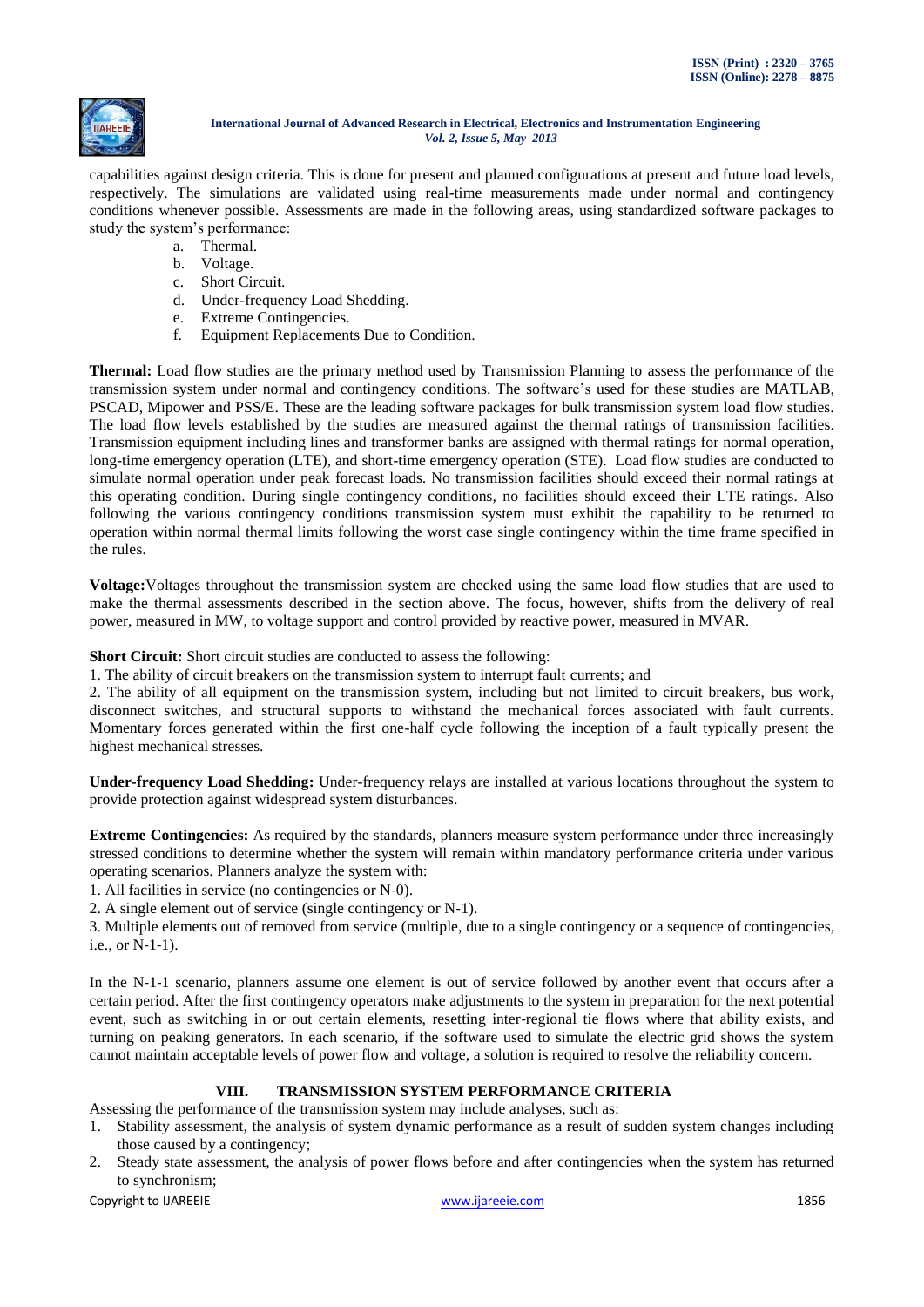

- 3. Voltage assessment, the analysis of reactive power sources/sinks to control voltage;
- 4. Fault current assessment, the analysis of the capability of electrical devices to physically withstand and interrupt short-circuit currents; and
- 5. Power-quality assessment, the analysis of current and voltage waveforms for distortion.

**Stability Assessment:** Stability of the transmission system shall be maintained during and following the most severe of the contingencies stated below, with due regard to reclosing, and before making any manual system adjustments. For each of the local area systems contingencies listed below that involves a fault, stability shall be maintained when the simulation is based on fault clearing initiated by either protection group on the faulted element without consideration to equipment failures.

a. A permanent three-phase fault on any generator, transmission circuit, transformer or bus section with normal fault clearing.

b. Simultaneous permanent phase-to-ground faults on different phases of each of two adjacent transmission circuits on a multiple circuit transmission tower, with normal fault clearing.

c. A permanent phase-to-ground fault on any transmission circuit, transformer or bus section with delayed fault clearing.

d. Loss of any element without a fault.

e. A permanent phase-to-ground fault in a circuit breaker, with normal fault clearing.

f. The failure of any special protection systems ("SPS") which is not functionally redundant to operate properly when required following the contingencies listed in "a" through "e" above.

g. The failure of a circuit breaker to operate when initiated by an SPS following: loss of any element without a fault; or a permanent phase-to-ground fault, with normal fault clearing, on any transmission circuit, transformer, or bus section.

**Steady State Assessment:** Transmission system equipment loadings shall be within normal ratings for precontingency conditions and within applicable emergency ratings for the system load and generation conditions that exist following the contingencies specified below and with due regard to electrical system reconfiguration:

- a. Contingencies listed in Section Stability Assessment
- b. The transmission system shall be designed such that the loss of any single element will not result in the loss of customer load, except in cases where customers are served by a single transmission element. Where alternate transmission or distribution service exists, interruption of customer load for a radial line contingency will occur only for the short time required to transfer the load to the alternate service connection. Absent such transfer capability, the acceptable magnitude of customer load lost under a single element contingency will depend upon the local area system load profile, available resources, the expected duration of an outage caused by equipment failure, and the availability of spare equipment to support restoration efforts.

For contingencies involving multiple elements that interrupt transmission service to local area systems, measures should be taken to reduce the frequency and/or the impact of such contingencies when the amount of customer peak load interrupted exceeds 100 MW. For contingencies involving multiple elements that interrupt transmission service to local area systems with less than 100 MW of peak demand, measures should be evaluated to mitigate the frequency and/or the impact of such contingencies depending on the local area system's load profile, available resources, the expected duration of an outage caused by equipment failure, and the availability of spare equipment to support restoration efforts.

**Voltage Assessment:** Design contingencies listed in Section Stability Assessment and Steady State Assessment shall not result in voltage collapse of the bulk power system, local area system or initiate a cascade outside of the local area system. Reactive power capacity with adequate reserves and appropriate controls shall be installed to maintain system voltages within normal limits for pre-contingency conditions, and within limits listed below for the steady-state system conditions that exist following the contingencies specified in Section Stability Assessment and Steady State Assessment.

a. Voltages for transmission system facilities equal to or greater than 230 kV, during normal conditions, shall not exceed plus 5% or minus 2% of nominal. Voltages for facilities equal to or greater than 230 kV, during emergency conditions, shall not exceed plus or minus 5% of nominal.

b. Voltages for transmission system facilities equal to 115 kV and below, during normal or emergency conditions, shall not exceed plus or minus 5% of nominal.

Copyright to IJAREEIE [www.ijareeie.com](http://www.ijareeie.com/) 1857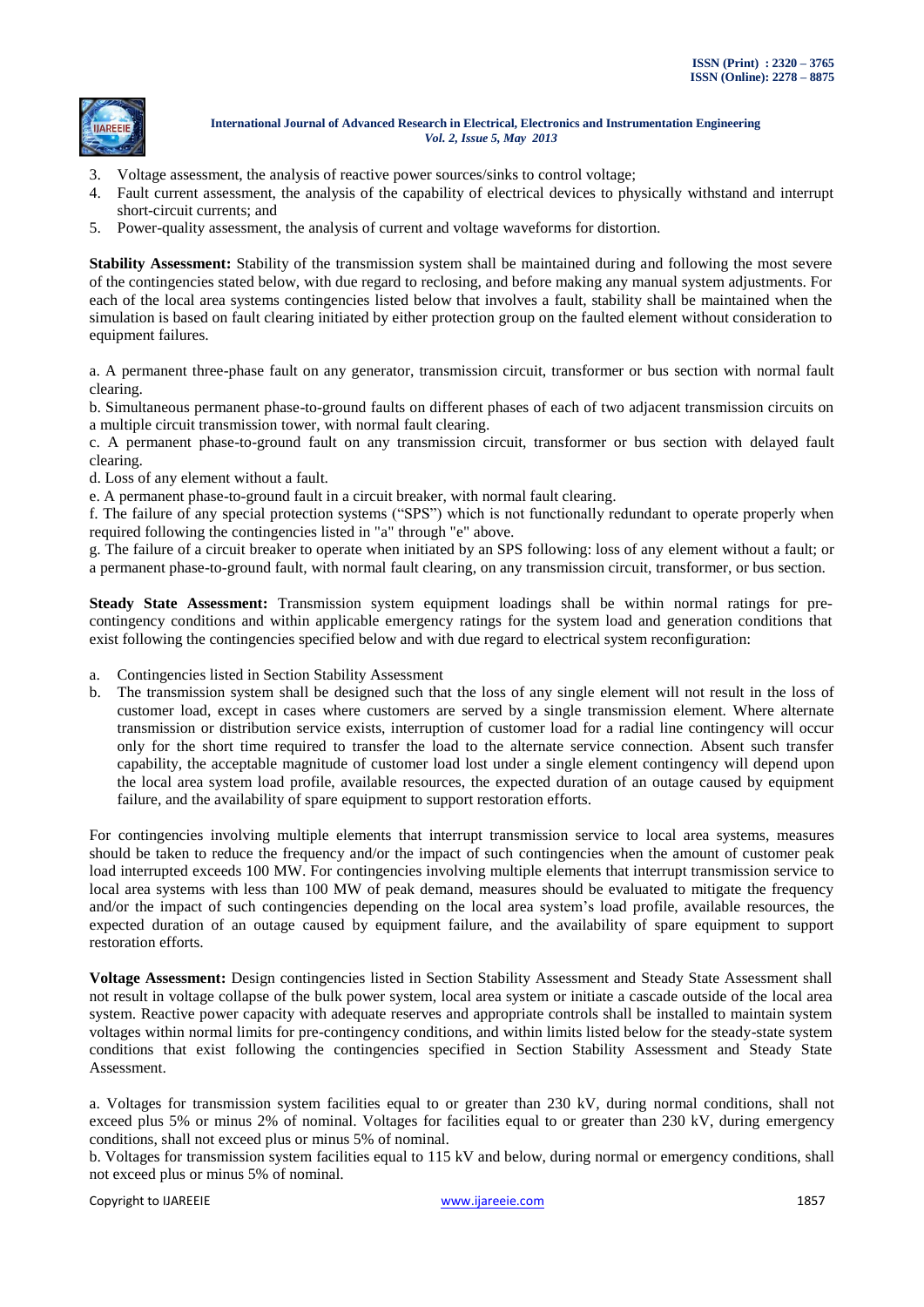

c. The permissible transmission system minimum voltage at nuclear generating plants may be restricted to a fixed minimum limit less than 5% of nominal.

d. The instantaneous voltage change resulting from equipment switching not associated with fault clearing shall not exceed plus or minus 2.5% of nominal voltage. During emergency conditions, such as having a line out of service, the instantaneous voltage change resulting from equipment switching not associated with fault clearing shall not exceed plus or minus 6% of nominal voltage.

e. Overvoltage's (transient and temporary) must be within the rating capabilities of the electrical equipment as defined by the manufactures.

**Fault Current Assessment:** In each area, the system design must ensure that equipment (circuit breakers, switches, bus work, wave traps, etc.) capabilities are adequate to withstand fault current levels. The system design must be coordinated with adjacent areas and neighboring electric utilities. Short-circuit studies shall be performed to ensure that all transmission system equipment is capable of withstanding the forces generated under fault conditions and that the fault can be safely interrupted. These studies shall be performed with all generation (excluding retirements) connected to the power system in operation. Equipment shall be considered as over-stressed and either replaced or upgraded, depending on system conditions, when the corrected fault current level (accounting for voltage, X/R, etc.) is in excess of 90% of the manufacturer's nameplate rating and must be replaced or upgraded when the corrected fault current level exceeds 100% of the manufacturer's nameplate rating.

**Power Quality Assessment:** The transmission system including customer interconnections shall be designed in a manner that avoids, harmonic frequencies exceeding specified limits, voltage flicker exceeding the specified limits, frequency variations, voltage or power factor levels should be within the limits as per IEEE standards.

**Generator Output Assessment:** Transmission system switching can change the electrical power output (commonly referred to as "delta P") of a generator and introduce mechanical forces on generator equipment. Generator output assessments shall be performed in accordance with IEEE standards.

# **IX. REVIEW OF ACHIEVEMENTS DURING 11TH PLAN**

**Programme and achievements during 11th plan:** It was decided in 11th Plan for construction of 88,515 ckm transmission lines for evacuation of power from generating stations as well as for strengthening of transmission network corresponding to generation capacity addition programme of 78,700 MW. Afterward, in the mid-term appraisal by the Planning Commission, generating capacity target for the 11th plan was scaled down to 62,374 MW. According to Mid-Term assessment of the Planning Commission, it was expected that 68,673 ckm of transmission lines will be added in the  $11<sup>th</sup>$  plan and it consists of 2,773 ckm of 765 kV lines, 40,000 ckm of 400 kV lines, 24,300 ckm for 230/220 kV lines and 1600 ckm for HVDC lines. Against this programme, actual addition of transmission lines during first four years of 11th Plan is 49,852 ckm comprising of 1,636 ckm of 765 kV lines, 1580 ckm of HVDC lines, 26,856 ckm of 400 kV lines and 19,780 ckm of 230/220 kV lines .Table 1 and Table 2 gives growth of transmission lines during  $11<sup>th</sup>$  plan.

| Voltage level     | $11th$ plan<br>programme | Achievement up<br>to Mar 2011<br>during $11th$ plan | Anticipated<br>addition during<br>2011-12 | Anticipated<br>addition in<br>$11th$ plan |
|-------------------|--------------------------|-----------------------------------------------------|-------------------------------------------|-------------------------------------------|
| 765kv             | 2773                     | 1636                                                | 824                                       | 2460                                      |
| $\pm$ 500kv HVDC  | 1600                     | 1580                                                | 2000                                      | 3580                                      |
| 400 <sub>kv</sub> | 40000                    | 26856                                               | 12401                                     | 39257                                     |
| <b>220kv</b>      | 24300                    | 19780                                               | 6567                                      | 26347                                     |
| <b>Total</b>      | 68673                    | 49852                                               | 21792                                     | 71644                                     |

**Table 1: Transmission Lines- 11th Plan Programme & Achievement (All figures in circuit kms)**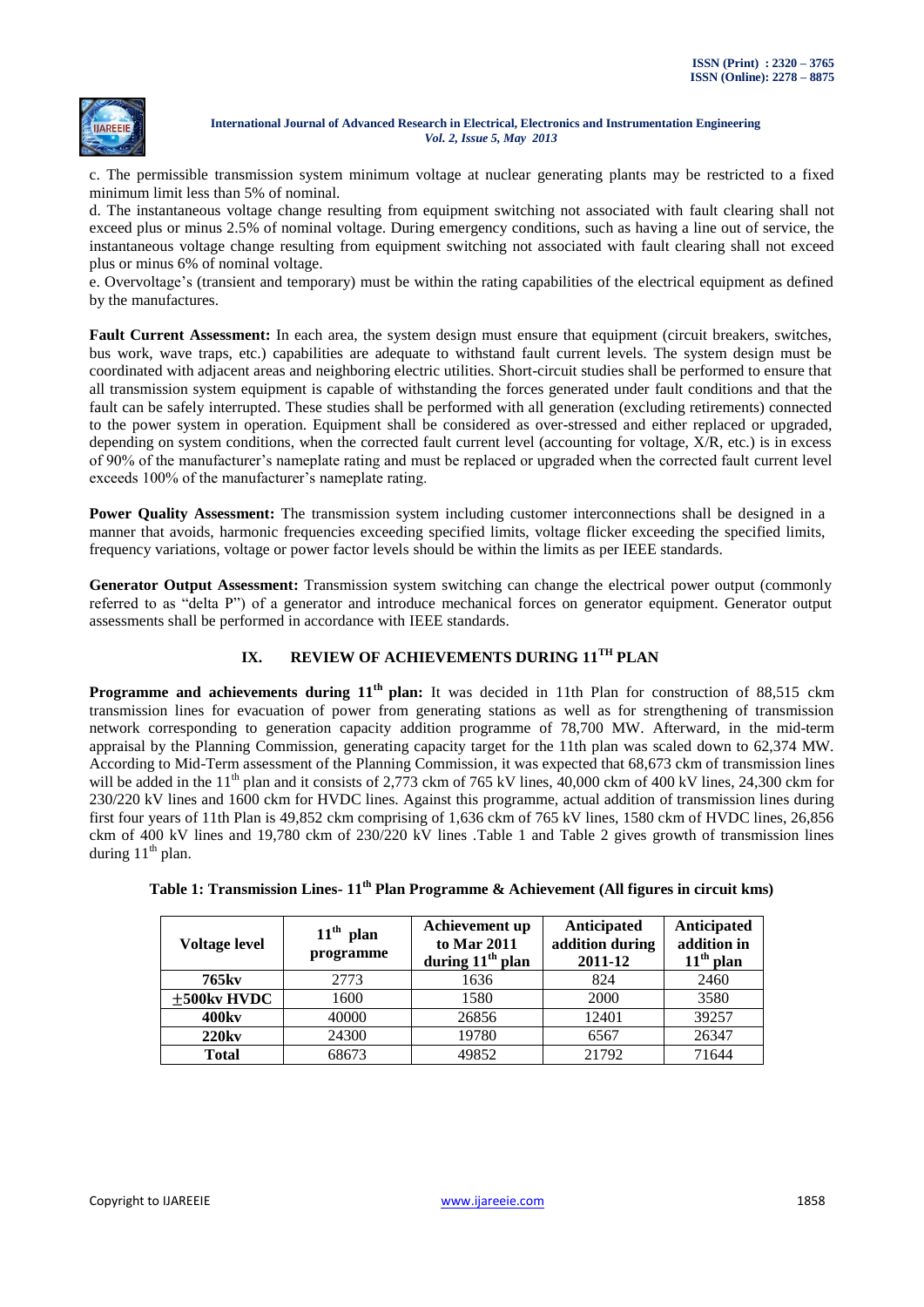

| <b>Cumulative Growth In Transmission Lines</b> |            |                                                       |                                                       |                                                        |                                                        |
|------------------------------------------------|------------|-------------------------------------------------------|-------------------------------------------------------|--------------------------------------------------------|--------------------------------------------------------|
| <b>Transmission</b><br><b>lines</b>            | Unit       | At the end of<br>$8th$ plan i.e.<br><b>March 1997</b> | At the end of<br>$9th$ plan i.e.<br><b>March 2002</b> | At the end of<br>$10th$ plan i.e.<br><b>March 2007</b> | At the end of<br>$11th$ plan i.e.<br><b>March 2012</b> |
| 765kv                                          | <b>Ckm</b> |                                                       | 1160                                                  | 2184                                                   | 4644                                                   |
| <b>HVDC</b>                                    | <b>Ckm</b> | 1634                                                  | 4738                                                  | 5872                                                   | 9452                                                   |
| 400 <sub>kv</sub>                              | <b>Ckm</b> | 36142                                                 | 49378                                                 | 75722                                                  | 114979                                                 |
| 230/220kv                                      | <b>Ckm</b> | 79600                                                 | 96993                                                 | 114629                                                 | 140976                                                 |
| <b>Total</b>                                   | Ckm        | 117376                                                | 152269                                                | 198407                                                 | 270051                                                 |

|  | <b>Table 2: Cumulative Growth In Transmission Lines</b> |  |
|--|---------------------------------------------------------|--|
|  |                                                         |  |

**Inter-regional capacity addition during 11th Plan:** The total inter-regional transmission capacity at the beginning of  $11<sup>th</sup>$  Plan was 14,050 MW. During Mid Term Review of  $11<sup>th</sup>$  Plan, additional inter-regional transmission systems of 18,600 MW capacities were anticipated, taking the expected inter-regional capacity to  $32,650$  MW by end of  $11<sup>th</sup>$  Plan. Out of the programme for  $11<sup>th</sup>$  Plan, 2400 MW capacity was added during 2007-08, 3300 MW during 2008-09, 1000 MW during 2009-10 and no addition during 2010-11. Thus a capacity addition of 6700 MW has already been added in  $11<sup>th</sup>$  Plan up to 31-03-2011. With these additions the total transmission capacity of inter-regional transmission system, as on 31-03-2011 is 20,750 MW.

**Fund Requirement and actual utilization during 11th Plan:** Total Fund requirement for transmission system development and related schemes as estimated at the beginning of XI plan was Rs 1,40,000 Crore (Central Sector- Rs 75,000 Crore, and State Sector- Rs 65,000 Crore). Against this estimated funds requirement, the total utilization during XI Plan is anticipated to be of the order of Rs. 1,22,800 Crore.

**Analysis and Reasons for shortfall in targets:** The achievement of transmission line addition in the first four years of the  $11<sup>th</sup>$  plan has been by and large satisfactory. The shortfall in addition of transformation capacity is mainly on account of substations associated with the generation projects which have now slipped to  $12<sup>th</sup>$  Plan. It is expected that in the terminal year of  $11<sup>th</sup>$  plan, the transmission line target would be fully met.

## **X. OPEN ACCESS IN TRANSMISSION AND TRADING OF ELECTRICITY**

**Transmission Planning keeping in view open Access:** Based on application by a generator for Long Term Open Access, the transmission system is planned for evacuation of power from generating stations. The system planning studies are carried out considering projected demand in accordance with load forecasts. The loads of various States are assumed irrespective of any PPAs. However adequate intra-state transmission system is also required to absorb power injected from ISTS. During the planning process, some design margins get created in the network generally due to long term optimization. These margins, along with operational and reliability margins which are variable in nature and depend upon system conditions and load flow pattern at that time provide sufficient additional capacity in the system for trading and States to buy power more than their long-term PPAs. However, these margins can be utilized only up to a limit and may result into congestion if States start buying Power much in excess of their forecasted requirements.

**Long term open access in inter-state transmission:** The nodal agency for providing long term open access in interstate transmission is the CTU. Up till March 2011, CTU has received about 187 Long Term Access(LTA) applications for transfer of power from their generation projects of capacity of about 1,77,000 MW to various target regions. The applications were processed by CTU and progress of each generation project in terms of land acquisition, fuel tie-up, environment and forest clearance, water linkage, EPC award, financial closure etc. was reviewed by CTU and CEA. Based on the progress, LTA has been granted to 135 applicants with capacity of about 1,17,000 MW. Out of this, transmission system is already in place for a capacity of about 43,500 MW and system strengthening identified for a capacity of about 73,500MW. The progress of balance 52 applications with capacity of about 60,000MW was not up to the mark and was proposed to close/review the application based on subsequent progress.

Copyright to IJAREEIE [www.ijareeie.com](http://www.ijareeie.com/) 1859 The grant of Long Term Access generally involves evolution or strengthening of the ISTS to accommodate desired transaction of power and is akin to transmission planning. The primary inputs required for transmission planning include (i) generation plant capacity, (ii) its location, (iii) time frame of materialization, (iv) beneficiaries to whom the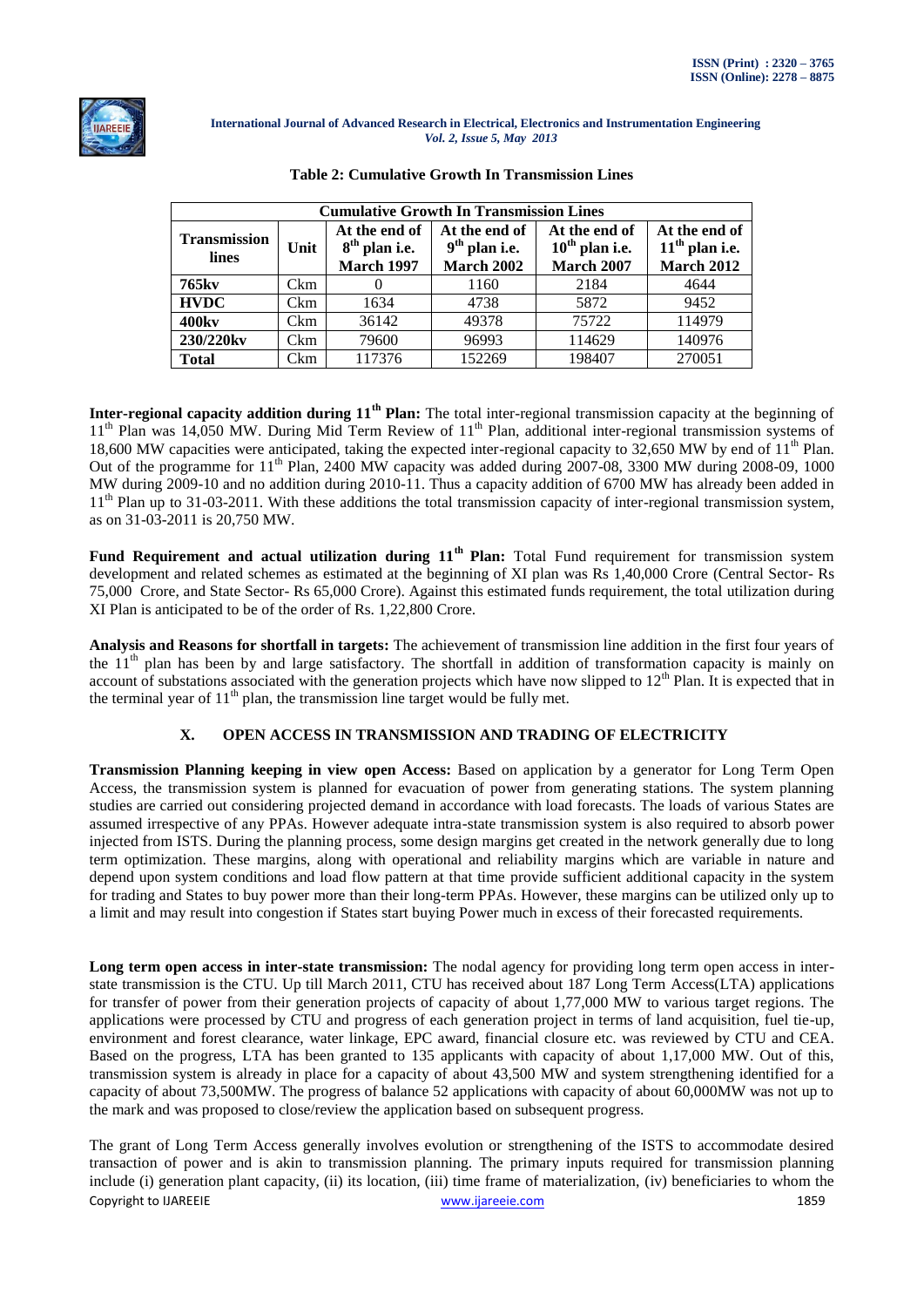

power shall be delivered etc. However, in the present circumstances, none of these inputs are available with certainty. Under such a situation where the basic inputs required for evolving a transmission Plan are not available readily, it is prudent that transmission planners follow some innovative strategies to ensure fulfillment of broad objectives including ensuring that (i) transmission development takes place to cater to the transmission requirement, (ii) bottling up of the power is avoided, (iii) mismatch of generation and transmission system is avoided, (iv) congestion if observed in some part of grid should be removed at the earliest etc. In view of above it is a challenge to evolve optimal transmission system and once the plan is in place it is equally challenging to plan its implementation so as to avoid mismatch between development of generation project and transmission system.

# **XI. 12TH PLAN TRANSMISSION PROGRAMME**

**Evolving the Transmission System for 12th Plan:** Identification of transmission expansion requirement for a Plan period is done based on power system studies corresponding to the generation expansion programme and forecasted demand scenario expected at the end of that Plan. The implementation programme is worked out keeping in view identification of projects, schemes and transmission elements that should be implemented matching with programme of generation capacity addition and load growth on yearly basis during the Plan. Timely development of transmission network requires firming-up of the specific transmission schemes corresponding to specific generation projects, which, particularly in respect of inter-state transmission system, need to be done 3 to 5 years ahead of the target date of completion. Meeting this requirement, most of the  $12<sup>th</sup>$  Plan schemes have already been identified, discussed in the Regional Standing Committees on Power System Planning, finalized, scheme formulated and process of implementation initiated. Of the identified schemes, many are under construction, particularly those which are required to be completed during first half of the  $12<sup>th</sup>$  Plan.

**Transmission Schemes Planned for 12th Plan Period:** CEA, in coordination with all the stake-holders i.e. Central Transmission Utility, State Transmission Utilities and Central Sector Generation Companies, have planned transmission systems required for evacuation of power from various generation projects which are in the pipeline and likely to yield benefit during  $12<sup>th</sup>$  Plan period or early  $13<sup>th</sup>$  Plan period, and also the transmission systems required for strengthening of regional and inter-regional transmission networks. Most of these schemes have been firmed up, however these also include some schemes, which are yet to be firmed up depending upon progress of associated generation project.

A few transmission schemes, particularly those required for generation projects coming up towards the last years of the 12<sup>th</sup> Plan and having common transmission system, could be altered depending upon progress of generation capacity linking to a common pooling point. Transmission systems for some of the  $12^{th}$  Plan generation capacities under the State sector (or private sector but giving benefit to only home State) have also been tentatively considered for integrated system planning process, however, these transmission schemes are required to be firmed up by the respective State Transmission Utilities.

Assessment of transmission system addition during 12<sup>th</sup> Plan Period : During 12<sup>th</sup> Plan period, a total of about 1,09,000 circuit kilometers(ckm) of transmission lines, 2,70,000 MVA of AC transformation capacity and 13,000 MW of HVDC systems are estimated to be added. Highlights of this transmission expansion are addition of three new HVDC Bipole systems of 13,000 MW capacity and quantum jump in 765kV transmission systems. During 12<sup>th</sup> Plan about 27,000 ckm of 765kV lines and 1,49,000 MVA transformation capacity addition is expected. This huge increase in the 765kV system is due to a number of pooling and de-pooling 765/400kV stations that have been planned to evacuate power from cluster of generation projects mainly in pit-head and coastal areas and transfer their power through long distance transmission lines up to load centers in the country. In addition to above, 400kV lines of 38,000 ckm, 220kV lines of 35,000 ckm and transformation capacity of 45,000 MVA and 76,000 MVA, respectively is estimated to be added during  $12<sup>th</sup>$  Plan period. Table 3 gives development of the transmission system in India in  $11<sup>th</sup>$ Plan period and expected to be added during 12th Plan period. These estimates are considering about 76 GW generation capacity additions for  $12<sup>th</sup>$  Plan over and about 63 GW capacity addition target for  $11<sup>th</sup>$  Plan: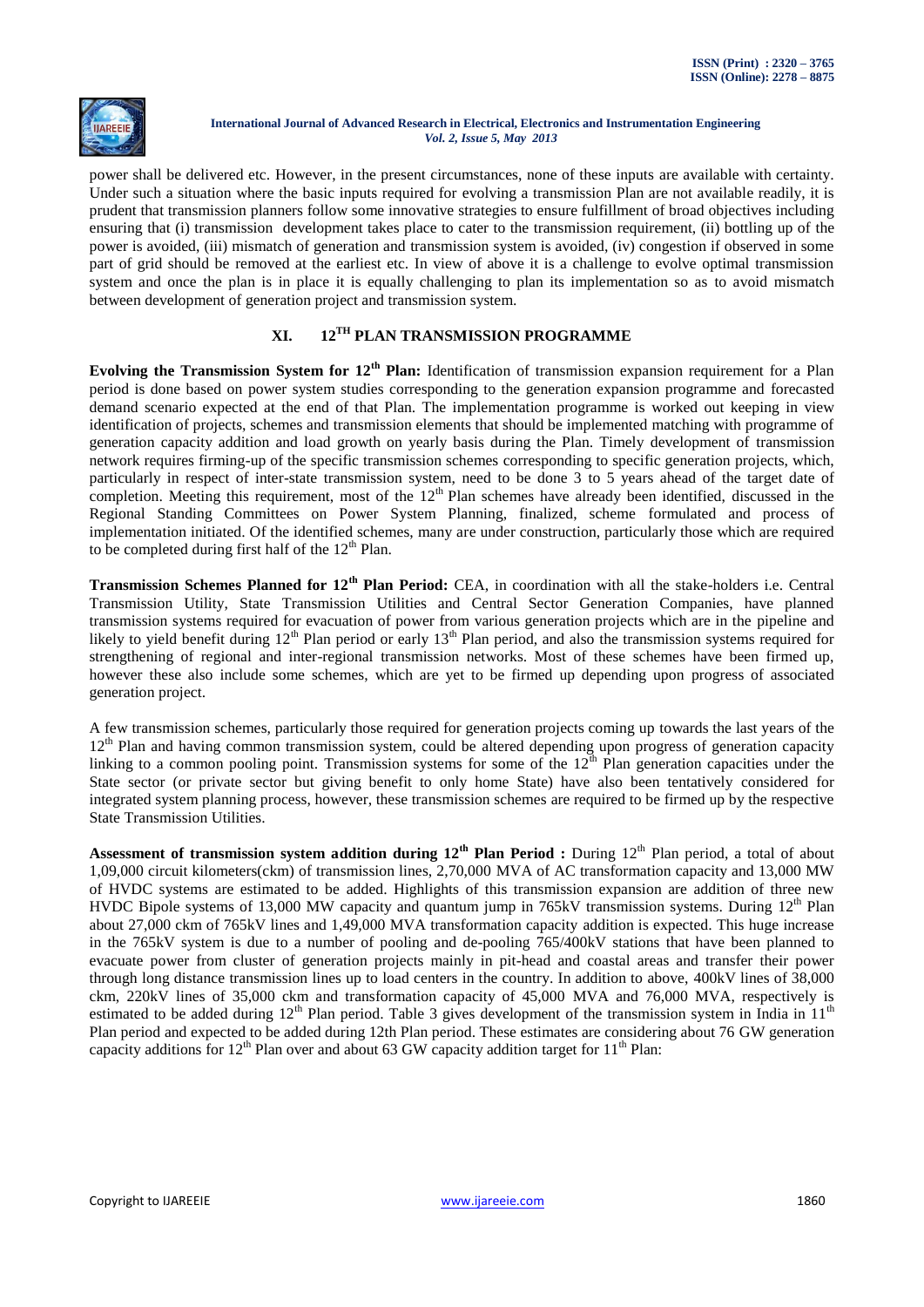

| <b>Transmission Lines</b><br>(both AC and HVDC<br>systems) for 11 <sup>th</sup> Plan<br>and expected in 12th<br>Plan (values in ckm) | As at the<br>end of 10 <sup>th</sup><br>Plan | <b>Addition during</b><br>first four years of<br>$11th$ Plan<br>$(2007-11)$ | <b>Expected at</b><br>the end of<br>$11th$ Plan | <b>Expected</b><br>addition<br>during $12^{\text{th}}$<br>Plan | <b>Expected by</b><br>end of 12 <sup>th</sup><br>Plan |
|--------------------------------------------------------------------------------------------------------------------------------------|----------------------------------------------|-----------------------------------------------------------------------------|-------------------------------------------------|----------------------------------------------------------------|-------------------------------------------------------|
| HVDC Bi-pole lines                                                                                                                   | 5872                                         | 1580                                                                        | 9452                                            | 9440                                                           | 18892                                                 |
| 765 kV                                                                                                                               | 1704                                         | 1636                                                                        | 4164                                            | 27000                                                          | 31164                                                 |
| $400 \text{ kV}$                                                                                                                     | 75722                                        | 26856                                                                       | 114979                                          | 38000                                                          | 152979                                                |
| 220 kV                                                                                                                               | 114629                                       | 19780                                                                       | 140976                                          | 35000                                                          | 175976                                                |
| Total Transmission Line,<br>ckm                                                                                                      | 197927                                       | 49852                                                                       | 269571                                          | 109440                                                         | 379011                                                |

#### **Table 3: Expected growth of Transmission Lines during 12th plan**

**Fund Requirement for development of transmission system during 12th Plan Period:** Considering 76 GW generation capacity addition for  $12<sup>th</sup>$  Plan over and about 63 GW target (the Mid-term assessment for  $11<sup>th</sup>$  plan by Planning commission) for  $11<sup>th</sup>$  Plan, total fund requirement for development of transmission system is estimated to be of the order of Rs 1,80,000 crore (Rs 1,00,000 Crore in Central Sector, Rs. 55,000 Crore in State Sector and Rs.5,000 Crore in Private Sector). In the Central Sector, there is no problem of capital resources for setting up transmission facilities. However, in the State Sector some of the STUs require financial support, especially for building transmission system for renewable energy sources such as wind, solar and small hydro. In case of conventional hydro and renewable generation, the plant load factor is low and as a result the cost of transmission per kWh becomes high. Therefore, it is proposed that viability gap funding may be provided on case to case basis for building intra-State transmission system for renewable generation and conventional hydro stations.

**Investment through Private Sector participation in development of transmission system during 12th Plan Period:**  It may be noted that transmission schemes for the projects identified for  $12<sup>th</sup>$  Plan have been mostly planned, firmed up in the Standing Committees for Power System Planning and the transmission agreements (BPTA) have been signed with the CTU as the nodal agency for Long Term Transmission Access to ISTS prior to the cut-off date of  $5<sup>th</sup>$  January 2011. As such most of the ISTS schemes would be implemented by POWERGRID as central sector schemes. In addition Dedicated Transmission Lines from the inter-State Generating Stations would mostly be built by the generation developers as private sector lines. Some schemes, under the direction of the Empowered Committee for developing ISTS through competitive bidding have been identified and are in the various stages of implementation. These would materialize during 12<sup>th</sup> Plan period. Further, barring a few exceptions, new transmission schemes required for system strengthening, drawl of power by the states and for power evacuation to be identified in future would be implemented through competitive bidding process as far as possible. POWERGRID would also participate in the competitive bidding. Similarly in the State sector also it is likely that majority of the schemes during  $12<sup>th</sup>$  Plan period would be implemented by the STUs.

## XII. **TRANSMISSION EXPANSION ASSESSMENT FOR 13TH PLAN**

As explained above, transmission system for a number of generation projects have been planned under the LTA process, majority of which are expected to materialize during  $12<sup>th</sup>$  Plan and the rest would be implemented during  $13<sup>th</sup>$ Plan depending upon actual progress of the generation project. Based on progress and development of generation projects and transmission system during  $12<sup>th</sup>$  Plan, some of the already planned transmission systems would have to be reviewed. This review would be carried out along with planning for new transmission requirements for specific generation projects coming in 13<sup>th</sup> Plan. Under such scenario, only a broad assessment of transmission capacity addition for 13<sup>th</sup> Plan can be made considering probable load growth and indicative generation capacity addition scenarios or  $13<sup>th</sup>$  Plan. Accordingly, following assessment has been made for transmission capacity addition during  $13<sup>th</sup>$ Plan period: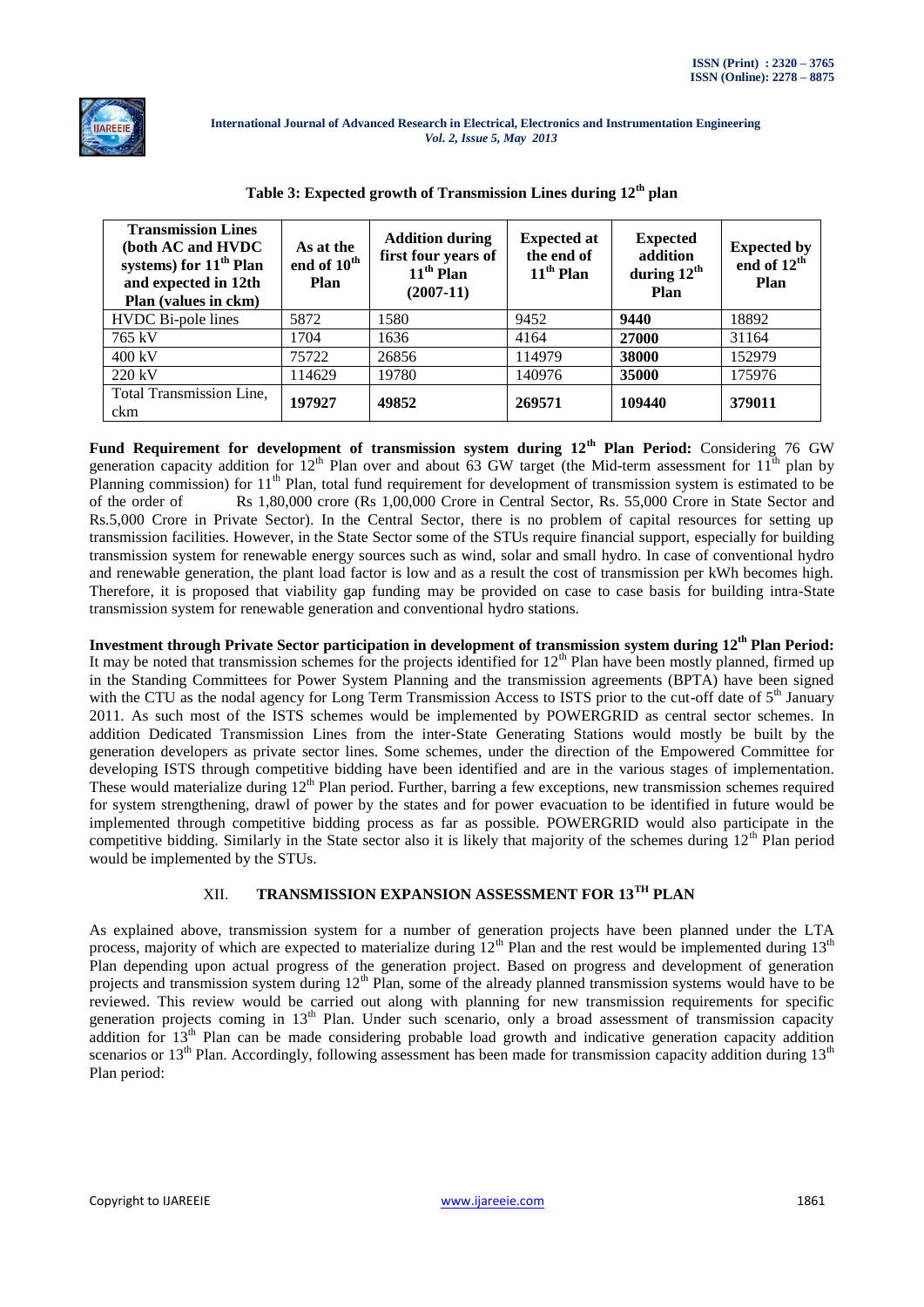

| Transmission capacity addition for $13th$ Plan (220kV and above system) |                                      |                                |  |
|-------------------------------------------------------------------------|--------------------------------------|--------------------------------|--|
| S.No                                                                    | Item                                 | <b>Expansion</b> / requirement |  |
|                                                                         | <b>Transmission lines</b>            | 130 Thousand ckm               |  |
|                                                                         | Substation (Transformation) Capacity | 300 Thousand MVA               |  |
|                                                                         | Fund requirement                     | <b>Rs</b> 200,000 Crore        |  |

#### **Table 4: Transmission Capacity Expansion in 13th Plan**

## **XIII. MEETING CHALLENGES IN TRANSMISSION SECTOR**

In order to meet the growing power demand of various regions, power transfer capacity of the grid is being enhanced continuously. This expansion poses few challenges that need to be met through planning and adoption of new technologies. Following are some of the challenges:

- Right Of Way (ROW)
- Flexibility in Line Loading and Regulation of Power
- Improvement of Operational Efficiency

Following measures are being implemented to meet above challenges:

**Increase in transmission voltage:** Power density of transmission corridors (MW per meter ROW) is being enhanced by increasing the voltage level. It is 3 MW/m for 132kV and 45 MW/m for 765kV. Transmission voltage upto 765kV level are already in operation. A  $\pm 800$  kV, 6000 MW HVDC system as a part of evacuation of bulk power from North Eastern Region (NER) to Northern Region (NR) over a distance of around 2000 km is under implementation. In addition, increasing the AC voltage level at 1200kV level has been planned. Research work for 1000kV HVDC system has also been commenced.

**Upgradation of transmission line:** Upgradation of 220kV D/C Kishenpur- Kishtwar line in J&K to 400 kV S/c, which was first time in India, has resulted in increase of power transfer capacity of the exist transmission corridor with marginal increase in ROW (from 35m to 37m).

**Upgradation of HVDC Terminal: Upgradation of Talcher(ER) –** Kolar(SR) 500kV HVDC terminal from 2000MW to 2500MW has been achieved seamlessly without changing of any equipment. That has been achieved with enhanced cooling of transformer and smoothing reactor with meager cost.

**High capacity 400kV multi-circuit/bundle conductor lines:** POWERGRID has designed & developed multi circuit towers (4 Circuits on one tower with twin conductors) in-house and the same are implemented in many transmission systems, which are passing through forest and RoW congested areas e.g. Kudankulam and RAPP-C transmission system.

**High Surge Impedance Loading (HSIL) Line:** In order to increase the loadability of lines, development of HSIL technology is gaining momentum. POWERGRID is building up one HSIL line viz. 400kV Meerut – Kaithal D/c where SIL is about 750 MW as against nominal 650MW for a normal quad bundle conductor line.

**Compact towers:** Compact towers like delta configuration, narrow based tower etc. reduce the space occupied by the tower base are being used. First 765kV Sipat – Seoni 2xS/c line with delta configuration tower is under operation. Further, 400kV Pole structure is also being used in high population density areas. Pole type structures with about 1.85 m base width as against 12-15m base width of a conventional tower were used in transmission line approaching Maharani Bagh, Delhi substation to address Right-of-way problem in densely populated urban area.

**Increase in current: High Temperature Low Sag (HTLS) conductor line:** High temperature endurance conductor to increase the current rating are in use for select transmission corridors and urban/metro areas. POWERGRID has already implemented twin INVAR conductor line for LlLO portion (15kms stretch) of 400kV Dadri-Ballabgarh quad conductor line at Maharanibagh substation. Further, the Siliguri – Purnea, twin Moose conductor line is being re-conductored with high temperature low sag (HTLS) conductor.

Copyright to IJAREEIE [www.ijareeie.com](http://www.ijareeie.com/) 1862 **Reduction in land for substation:** With scarce land availability there is a growing need for reduction of land use for setting up of transmission systems, particularly in Metros, hilly and other urban areas. Gas Insulated Substations (GIS), requires less space (about 70% reduction) i.e. 8-10 acres as compared to conventional substation which generally requires 30-40 acres area.